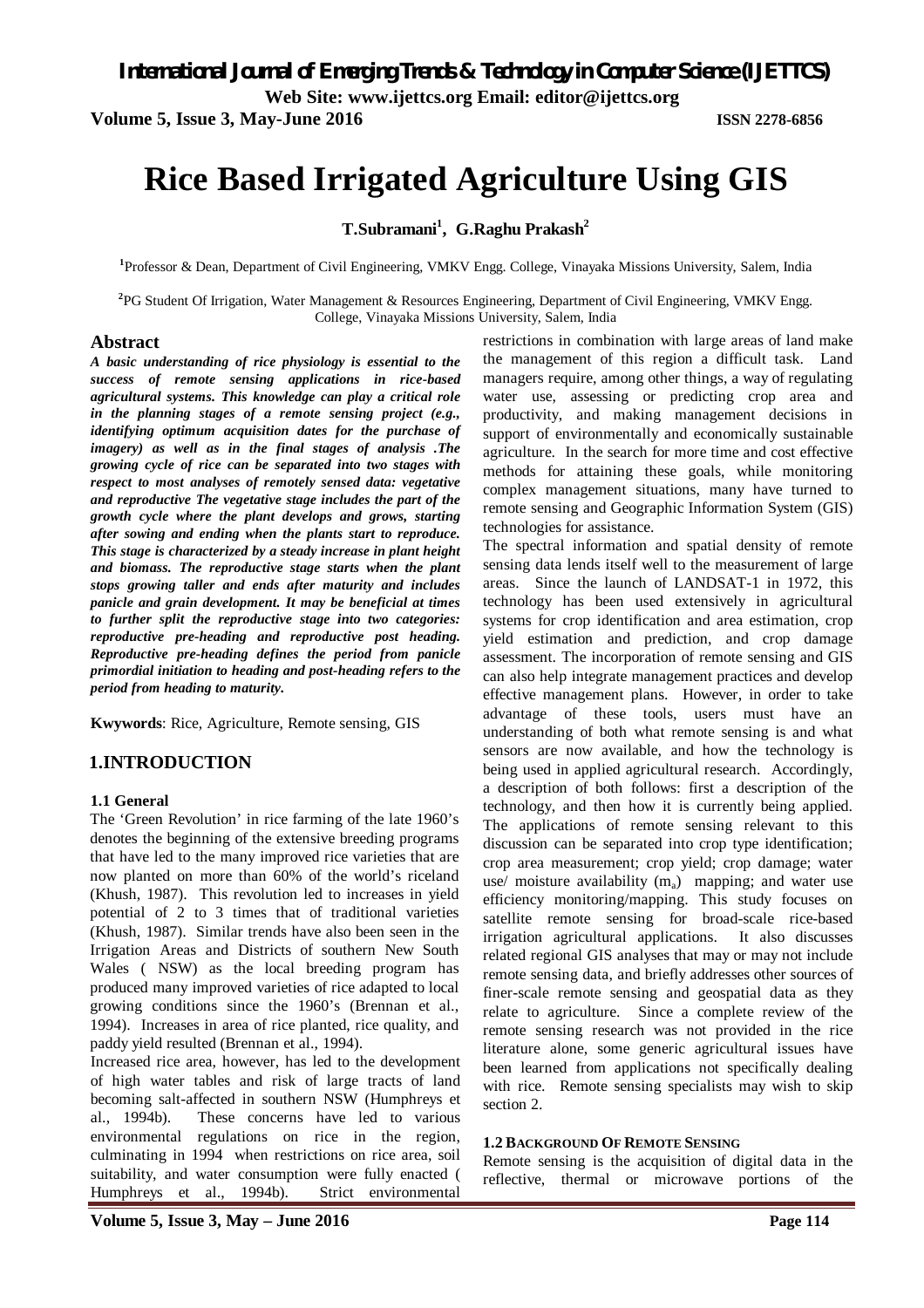*International Journal of Emerging Trends & Technology in Computer Science (IJETTCS)*

**Web Site: www.ijettcs.org Email: editor@ijettcs.org** 

#### **Volume 5, Issue 3, May-June 2016 ISSN 2278-6856**

electromagnetic spectrum (EMS). Measurements of the EMS are made either from satellite, aircraft or groundbased systems, but it is characteristically at a distance (or "remote") from the target. Due to the large spatial extent of the areas considered for the CRC for Sustainable Rice Production Project 1.1.05, this report will focus on data gathered from satellite remote sensing systems.Remotely sensed images are recorded digitally by sensors on board the satellites. An example of a satellite operation is shown in Figure 1. The satellites vary in height above the Earth's surface from approximately 700 km, which orbit the earth, to some 36 000 km, which are geostationary above the equator. The images can be manipulated by computers to highlight features of soils, vegetation and clouds. Each pixel, or picture element, contributing to the image is a measurement of a particular wavelength of electromagnetic radiation at a particular spatial scale for a particular location at a specific time. The most common display of remotely sensed data is a single overpass, which non-remote sensing specialists may think of as a 'satellite photo'.

#### **1.3 Data Collection And Gis Database Development**

Many years of reliable climatic data records are required to estimate different parameters for a proper irrigation water management. The Department of Irrigation and Drainage (DID), Department of Agriculture (DOA), Department of Survey .The detailed configuration of the irrigation canals, irrigation head regulator, Constant Head Orifice (CHO) off take structures and specifications, stage and discharge data for the main canal were obtained from the Irrigation and Drainage Authority of the Scheme and also from the DID Headquarters, Malaysia. Database development is the crucial task to bring all the information obtained into a GIS database. All the data were properly registered and assembled in GIS platform.

#### **1.4 Water Demand Estimation**

Water demand estimation is the primary considerations for planning, design and evaluating of the irrigation scheduling of a scheme. In Malaysia, the recommended design presaturation and supplementary irrigation requirements for the rice irrigation systems are 2.31 l/s/ha (20 mm/day) and 1.16 l/s/ha (10 mm/day), respectively. The total water requirement for rice production is about 1000–1500 mm depending on characteristics of the schemes. A quantitative estimation of the major components of field water balance provides management decisions on how the scheme ought to be operated to ensure better distribution of irrigation water and the delivery performance.

#### **1.5 Assessment Of The Irrigation Delivery Performance For Rice**

Indicators and measures of irrigation water delivery performance are best when those can be used to evaluate the irrigation delivery performance and as management tool to keep track of the water delivery performance as the season progresses. In this regards, the RWS concept is appropriate and can be applied for paddy rice and upland rice or other crops. This discussion however is restricted mainly to paddy rice for characterizing the irrigation delivery performance using the RWS concept.

#### **2. REMOTE SENSING**

#### **2.1 Reflective Remote Sensing**

The reflective portion of the EMS ranges nominally from 0.4 to 3.75 micro meters (µm). Light of shorter wavelength than this is termed ultraviolet. The reflective portion of the EMS can be further subdivided into the visible 0.4 to 0.7  $\mu$ m, near infrared (NIR) 0.7 to 1.1  $\mu$ m, and mid infrared 1.1 to 3.75 µm. It is in the visible portion of the EMS that we sense with our remote sensing device (eyes) which allow us to see. Different surface reflective properties allow us to distinguish colour in the visible region of the EMS. Chlorophyll pigments that are present in leaves absorb red light. In the NIR portion, radiation is scattered by the internal spongy mesophyll leaf structure, which leads to higher values in the NIR channels. This interaction between leaves and the light that strikes them, often determined by their different responses in the red and NIR portions of reflective light, see Figure 4, is how vegetation is detected using remote sensing. The objective of vegetation analysis from spectral measurements, often, is to reduce the spectral data to a single number that is related to physical characteristics of vegetation (e.g. leaf area, biomass, productivity, photosynthetic activity, or percent cover) (Baret and Guyot, 1991, Perry and Lautenschlager, 1984 , Huete, 1988), while minimising the effect of internal (e.g. canopy geometry, and leaf and soil properties) and external factors (e.g. sun-target-sensor angles, and atmospheric conditions at the time of image acquisition) on the spectral data (Baret and Guyot, 1991, Chavez, 1988, Gong et al., 1992, Huete et al., 1985, Huete, 1987, Huete and Warrick, 1990, Huete and Escadafal, 1991, Kimes, 1983, Li et al., 1993, Richardson and Wiegland, 1977, Slater and Jackson, 1982, Singh, 1989).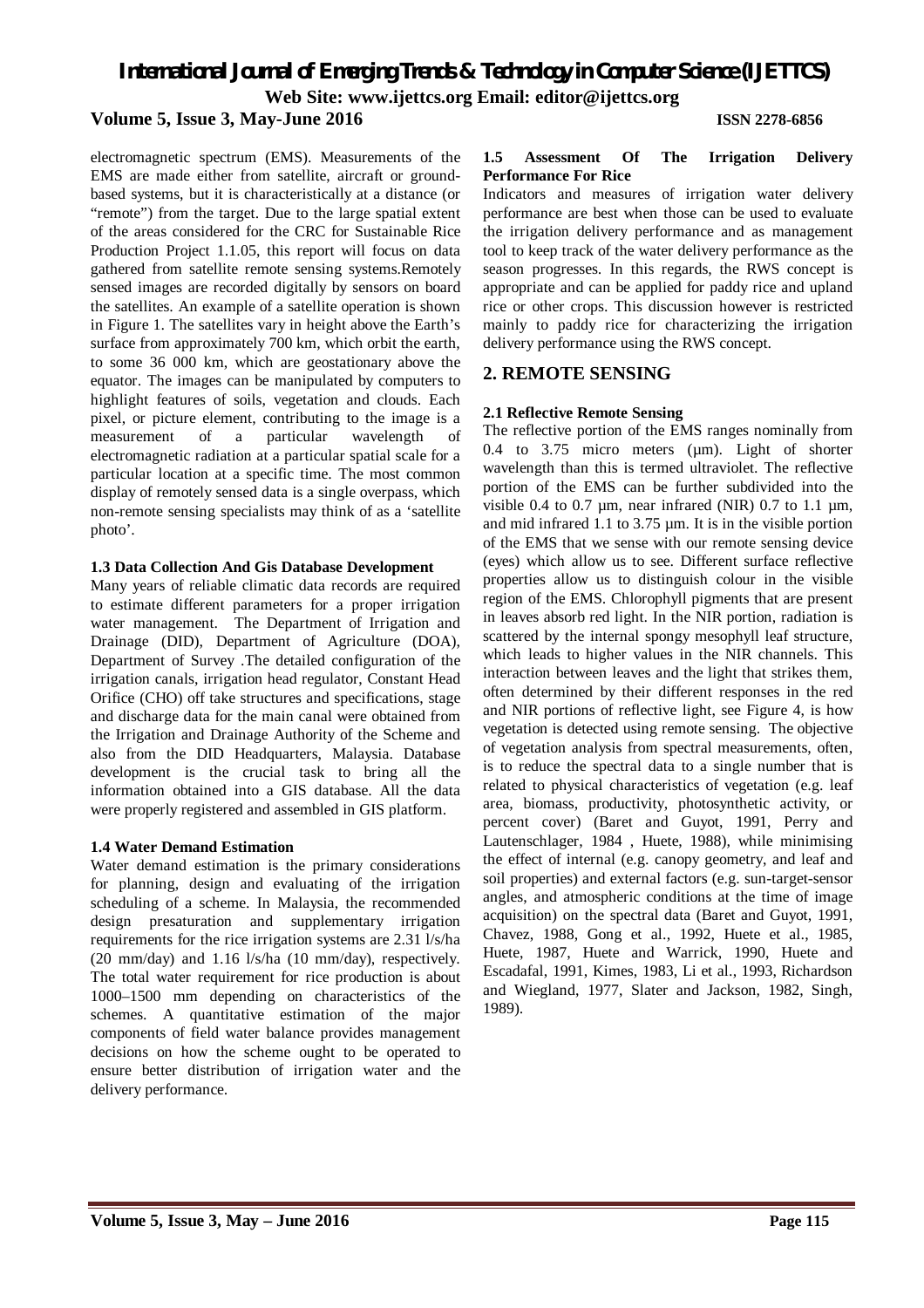## *International Journal of Emerging Trends & Technology in Computer Science (IJETTCS)* **Web Site: www.ijettcs.org Email: editor@ijettcs.org Volume 5, Issue 3, May-June 2016 ISSN 2278-6856**



**Figure 3.** Schematic reflectance of a typical green leaf in cross section

Vegetation Indices (VI's) were developed in an attempt to obtain this objective from remote sensors by taking advantage of the differences in the reflective responses of vegetation in the red and NIR wavelengths. Although VI's are often hampered by limitations in dealing with the complex nature of real-life vegetation canopy interactions (Baret and Guyot, 1991, Huete et al., 1985, Huete, 1987, Huete and Jackson, 1987, Huete, 1988, Huete and Warrick, 1990, Huete and Escadafal, 1991, Huete et al., 1992, Qi et al., 1993), they have gained widespread popularity due to the benefits of remote sensing's high spatial density and extent, and the value added to generic, rather coarse-scale vegetation modelling.

Primarily, the reflective portion of the EMS has been used for:

- 1. identification of rice;
- 2. area estimation of rice;
- 3. estimation and prediction of crop yield; and
- 4. crop damage assessment

These are discussed more fully in section 3.1, 3.2, 3.3 and 3.4, respectively.

#### **2.2 Microwave Remote Sensing**

The microwave portion of the EMS ranges nominally from 0.75 to 100 centimetres. Radio signals have wavelengths that are included in these bands. These systems can either be active ( the sensor sends its own signal) or passive (the background signal from the Earth's surface is observed). There are five smaller sections of this range which are used for remote sensing. These are :

| P band | $100 - 30$ cm;     |
|--------|--------------------|
| L band | $30 - 15$ cm;      |
| S band | $15 - 7.5$ cm;     |
| C band | 7.5 - 3.75 cm; and |
| X band | $3.75 - 2.4$ cm.   |

RADAR (RAdio Detection And Ranging), is an active system based upon sending a pulse of microwave energy and then recording the strength, and sometimes

polarisation, of the return pulses. The way the signal is returned provides information to determine characteristics of the landscape. RADAR has been used in the determination of near surface soil moisture, and the identification of rice crops based on the presence of standing water.

#### **2.3 Thermal Remote Sensing**

The thermal portion of the EMS ranges nominally from 3.75 to 12.5 micro meters. The radiant energy observed by sensors is emitted by the surface, be it land, ocean or cloud top, and is a function of surface temperature. Models have been developed to allow surface temperature to be extracted from thermal remote sensing. Prata et al. (1995) review the algorithms and issues involved in the calculation of land surface temperatures, denoted T. Thermal remote sensing is an instantaneous observation of the status of the surface energy balance (SEB). The SEB is driven by the net radiation at the surface. During the daytime this is usually dominated by incoming shortwave radiation from the sun, the amount reflected depending on the albedo of the surface. There are also up and down welling longwave components. At the ground surface, the net allwave radiation is balanced between the sensible, latent and ground heat fluxes. Over long periods of time the ground heat flux averages out, and the SEB represents the balance with the sensible and latent heat fluxes. During the day the measured surface temperature at the Earth's surface is, in part, dependent on the relative magnitude of the sensible and latent heat fluxes.

The thermal portion of the EMS has been used to determine:

- 1. surface temperature estimation (including water temperature); and
- 2. moisture availability  $(m_a)$  mapping.

#### **2.4 Integrating Remote Sensing With Other Data Types In A Geographic Information System (GIS )**

Remotely sensed data (visible, thermal, microwave), GIS data layers (soils, geology), point based measurements (rainfall, soil moisture, biomass) or model outputs (biomass, soil moisture) all have spatial and temporal attributes associated with the data attribute, and can be integrated. Economic situations and social indicators will have a time and may have a space associated with the data attribute and can also be integrated. The integration of several data types will allow factors such as crop types, yield estimates, and water use to be determined more objectively.

Many GIS data layers cover entire regions. However, these are often produced from the spatial interpolation of point samples; this is especially the case for some meteorological surfaces. Some physical parameters, such as soil water holding capacity, which are assumed to be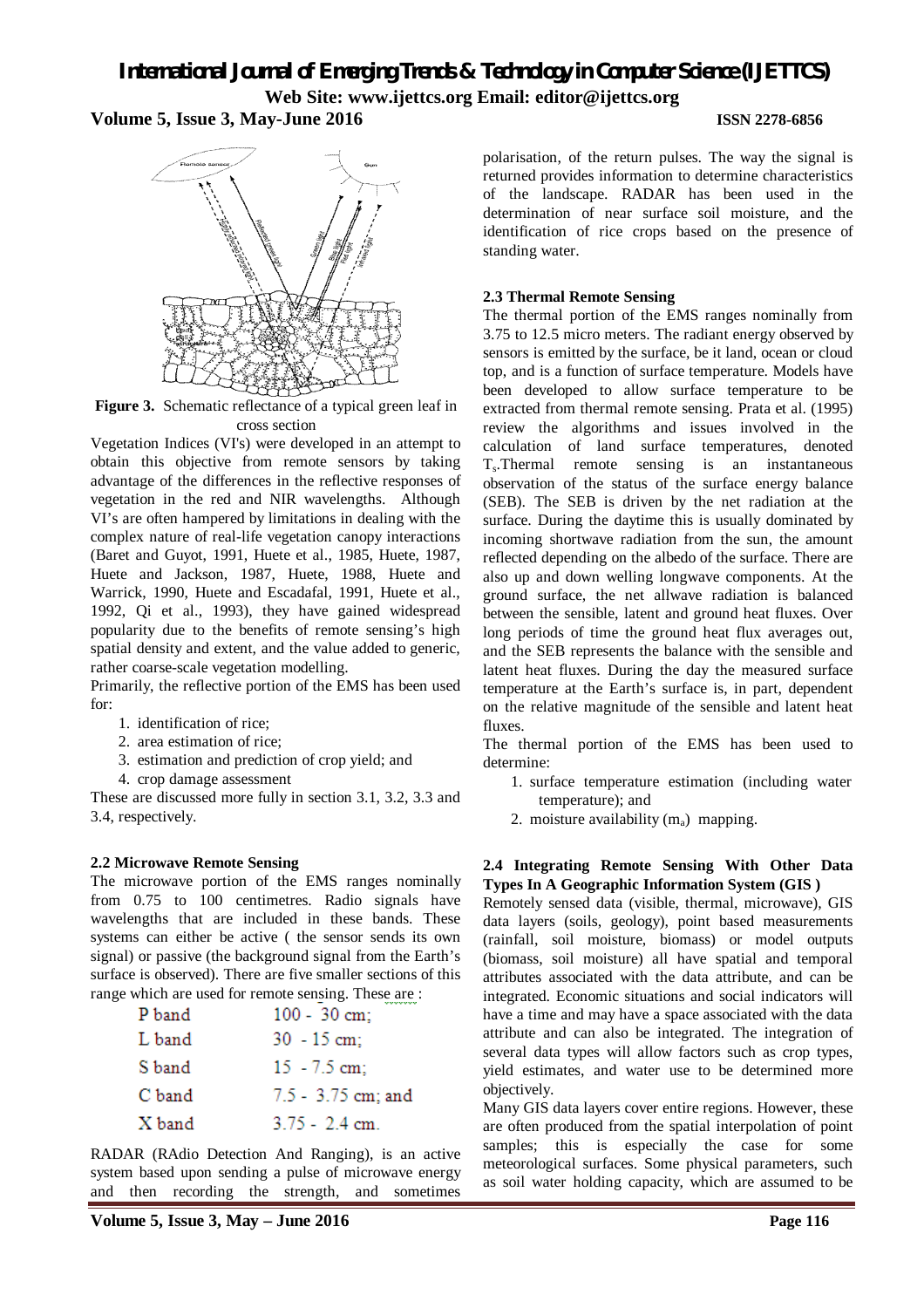### **Volume 5, Issue 3, May-June 2016 ISSN 2278-6856**

time in-variant, only need to be mapped once. Remote sensing provides repeated measurements, at a particular spatial scale and electromagnetic wavelength, which allows dynamic environmental conditions, such as soil moisture and vegetation cover, to be monitored. Data of varying degrees of spatial and temporal density can be incorporated into a GIS. Spatial and temporal resolutions of the data will vary, depending on, among other things, the issues being addressed. See Langran (1992), Peuquet (1994), Peuquet (1995) and Mitasova et al. (1995), for detailed discussions of both the theoretical and the technical aspects of data integration arising from the inclusion of time in GIS.

## **3.REMOTE SENSING IN RICE BASED AGRICULTURE**

A basic understanding of rice physiology is essential to the success of remote sensing applications in rice-based agricultural systems. This knowledge can play a critical role in the planning stages of a remote sensing project (e.g., identifying optimum acquisition dates for the purchase of imagery) as well as in the final stages of analysis (e.g., aiding in the delineation of rice paddies or the estimation of growth stages) (Ribbes and Toan, 1999, Le Toan et al., 1997). The growing cycle of rice can be separated into two stages with respect to most analyses of remotely sensed data: vegetative and reproductive (Casanova, 1998, Ribbes and Toan, 1999).

The vegetative stage includes the part of the growth cycle where the plant develops and grows, starting after sowing and ending when the plants start to reproduce. This stage is characterised by a steady increase in plant height and biomass. The reproductive stage starts when the plant stops growing taller and ends after maturity and includes panicle and grain development (Ribbes and Toan, 1999). It may be beneficial at times to further split the reproductive stage into two categories: reproductive preheading and reproductive postheading. Reproductive preheading defines the period from panicle primordia initiation to heading and post-heading refers to the period from heading to maturity (Casanova, 1998).

The length of the growth cycle of rice can vary from 3 to 6 months for different varieties ( Casanova, 1998), and can also be categorised into two main groups for many remote sensing applications: tropical and temperate. Growth cycles for tropical rice varieties last about 110120 days, while those of temperate varieties usually last around 140- 150 days (Le Toan et al., 1997) . However, this duration can vary based on cultivar. For example, short duration varieties have been bred with growth cycles less than 90 days (Senanayake et al., 1994). These differences in growth cycle length are due to differences in vegetative stage duration: the vegetative stage can be anywhere from 40 to 120 days in length (Senanayake et al., 1994).

Irrespective of cultivar, reproductive pre-heading duration is about 23-25 days, while reproductive post-heading

duration lasts 30-35 days (Senanayake et al., 1994). During the reproductive stage, plant height and biomass typically remain stable at around 100 cm and 2000  $\text{gm}^2$ , respectively (Ribbes and Toan, 1999). The vertical characteristics of the rice plant also change as the plants grow, with stem inclination decreasing and the leaf angle increasing ( Ribbes and Toan, 1999).

For different locations, the timing of the growth cycle of rice varies depending on local climate, management, and cultivar planted. Consequently, the timing of rice for a particular site of interest should be known. Australian rice varieties have changed over the past 40 years with Caloro dominating the 1960's, Calrose in the 1970's to mid 1980's and Amaroo from the mid 1980's into the 1990's (Brennan et al., 1994). This has been associated with development of long-grain, fragrant and Spanish varieties to meet higher priced markets ( Brennan et al., 1994). Short duration varieties are generally desirable because they can be competitive with weeds, require less pesticides and herbicides, utilise less irrigation water, and allow for double cropping in tropical environments (Khush, 1987). In a temperate environment like southern NSW, short duration varieties are also desirable because they can allow more leeway for sowing and harvesting between the limitations of cold springs and autumns (Reinke et al., 1994). Timing of rice in southern NSW is summarised as:

- 1. placed under permanent flood and aerially sown in late September/early November;
- 2. canopies emerging during late October/late November;
- 3.flowering by late January/early February;
- 4. de-watered in late February/March; and
- 5. harvested in March/May.

Other summer crops in NSW include corn, sorghum, and soybeans, while winter crops include wheat, barely, oats, and canola. Pasture is grown in both seasons. Citrus, stone fruits, and grapes are also grown in the area. Some of these crops may use remnant soil moisture after a flooded rice crop, whereas others are furrow or drip irrigated. There is an interest in monitoring other crops than rice within the irrigation areas of southern NSW from remote sensing. Of these other crops, there is a good potential for remote monitoring of corn and soybeans. The spectral reflectance characteristics of corn and soybeans along the EMS are slightly different in shape and amplitude (Thenkabail et al., 2000) allowing for differentiation between these two crops (Badhwar et al., 1982). Multitemporal remote sensing data has been used to estimate soybean and corn crop characteristics such as yield, LAI, biomass, plant height (Thenkabail et al., 1994a, Thenkabail et al., 1994b), development stage (Badhwar and Henderson, 1985), and crop proportion ( Badhwar, 1984b, Badhwar, 1984a). For single date imagery, however, the timing of image acquisition can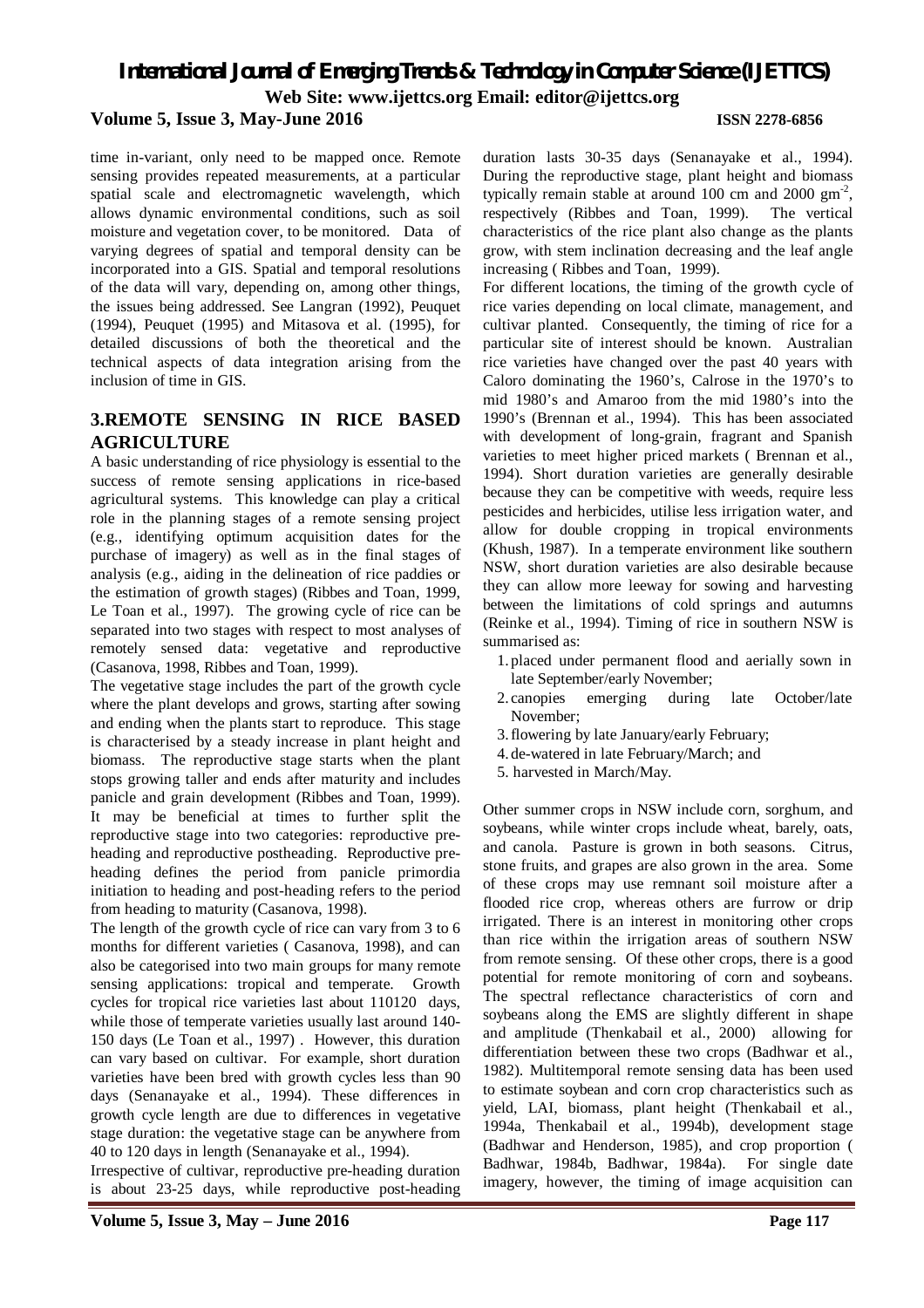**Volume 5, Issue 3, May-June 2016 ISSN 2278-6856**

greatly influence classification results since confusion between spectral signatures can occur due to differences in crop growth stages. That is, on the day of image acquisition, the two crops could look spectrally similar. Moderately high correlations (from 0.7 to 0.85) have been reported between several soybean and corn crop characteristics when related to VI's. Soybean was correlated to standard NIR and red-based VI's , whereas corn crop characteristics were more highly correlated with VI's that include at least one MIR band (Thenkabail et al., 1994b, Thenkabail et al., 1994a). Mature soybean crops have higher reflectance in the NIR and lower reflectance in the red portions of the EMS than corn, resulting in detectably higher standard VI values for soybeans ( Tucker et al., 1979). This means that three of the main summer crops (rice, corn, and soybeans) can potentially be discriminated from each other using remote sensing. However, to do this, more than one image throughout the growing season might be needed in order to take advantage of spectral differences due to the phenology of these crops. Remote sensing based applications, then, will not only take advantage of both the characteristics and timing of growth cycle, but will also consider the spectral reflectance of different crops. Since rice is the focus of this report, the basic spectral patterns of rice must be understood. The reflectance from rice, like all green vegetation, can be summarized by a generalised vegetation response as seen in Figure 3. It is the differences in this basic vegetation response that allow discrimination between vegetation types. However, these vegetative-type responses are harder to differentiate between each other than a non-vegetative-type response like soil or water. This is true since non vegetative-type features usually reveal drastically different response curves when compared to vegetation (Figure 3).

As irrigated rice fields are flooded, the spectral characteristics of water can be used to distinguish potential rice paddocks and provide an early estimate of rice area (Barrs and Prathapar, 1996, McCloy et al., 1987). Inaccuracies result, however, when this early estimate is not adjusted by a later image, which can aid in elimination of permanent water bodies and other irrigated crops from the classification (Barrs and Prathapar, 1996, McCloy et al., 1987). The visible and near infrared wavelength response of rice, once the vegetation starts to cover the water in flooded paddocks, is much the same as other crops (Martin and Heilman, 1986). However, rice was found to be more distinguishable from other crops due to its water absorption characteristics by including middle infrared (MIR) wavelengths in the crop discrimination(Martin and Heilman, 1986, Thenkabail et al., 1994b).

The applications of remote sensing relevant to this discussion can be separated into 6 main categories as determined by the bulk of the current rice-based remote sensing literature.

These are:

- 1. crop type identification;
- 2. crop area measurement;
- 3. crop yield;
- 4. crop damage;
- 5. water use/ moisture availability  $(m_a)$  mapping; and
- 6.water use efficiency.

#### **3.1 Crop Type Identification**

The most commonly practiced application in remote sensing of agriculture is mapping land cover to identify crop types. This process primarily uses the spectral information provided in the remotely sensed data to discriminate between perceived groupings of vegetative cover on the ground. The spatial (Atkinson and Lewis, 2000) and temporal information included in single date and time series data, respectively, usually play a secondary role, but can also aid in the classification procedure. Discrimination of crops is usually performed with 'supervised' or 'unsupervised' classifiers. The basic difference between these types of classification is the process by which the spectral characteristics of the different groupings are defined. Common clustering algorithms include maximum likelihood, minimum distance to mean, and parallel piped (Jensen, 1986).

#### **3.2 Crop Area Measurement**

Crop area measurement is a very common practice in agriculture. Remote sensing is often used for this purpose because of its strengths in regard to spatial extent, temporal density, relative low costs, and potential for rapid assessment of spatial features. Many of the same issues concerning crop type identification also affect crop area measurement from remotely sensed data. This is because crop type identification is a necessary first step to area estimation. In many cases, though, crop type identification is more concerned with classifying all crop types from each other, where area estimation often is concerned with only a few target crops. In either case, these two applications are frequently performed in sequence: first crop identification and then area estimation. There are a few issues that are not exclusively related, but tend to more specifically pertain to crop area estimation, including positional accuracy, mixed pixels and pixel size, and a mismatch between individual and overall accuracies of the results.

Positional accuracy, here, can be defined as the difference in the position of a feature on a map compared to the feature's real world or 'true' position. As such, the position of boundary lines on the map, for instance, are most likely not where they are in the real world, but are more accurately represented as a belt or swath around that boundary line on the map. This swath contains the 'true boundary line' and has a width that is inversely related to the scale of the source (Van Niel and McVicar, 2000)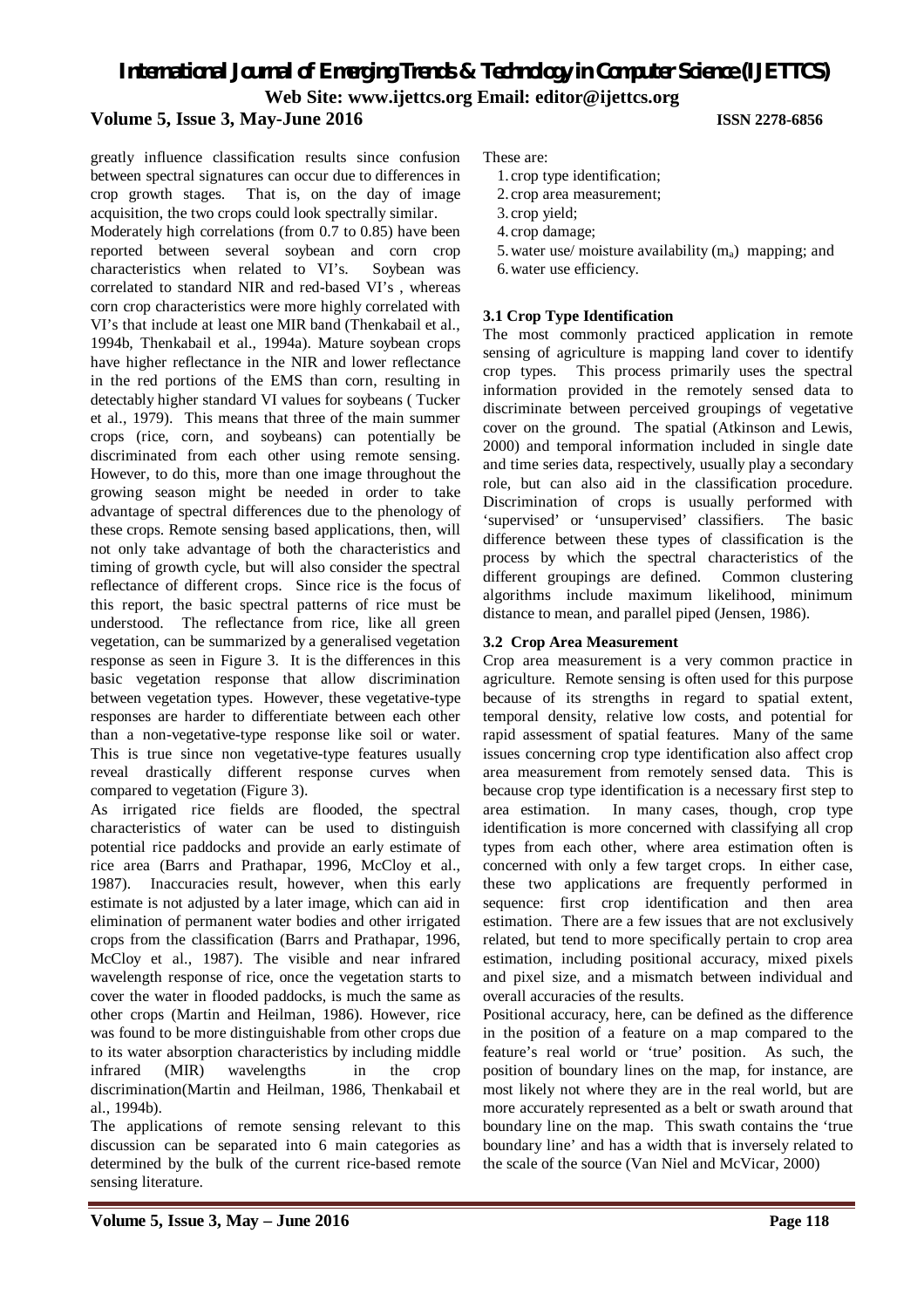#### **Volume 5, Issue 3, May-June 2016 ISSN 2278-6856**

#### **3.3 Crop Yield**

Crop yield forecasts can greatly influence farm-level management decisions, such as fertiliser applications and water delivery, as well as provide a means for farm income assessment. Consequently, individual farmers and district-level land managers show great interest in producing rapid and accurate estimates of crop yield, both locally and regionally. In the past, the standard yield estimation procedure included the analysis of crop cuttings at randomly sampled ground plots during harvest (Murthy et al., 1996), or meteorological regression models using rainfall and past yield data (Karimi and Siddique, 1992). These methods often produce results that are either not timely nor spatially explicit. Though still used, these methods are being replaced by estimation of crop yields using remote sensing because of its ability to produce results quickly and spatially. Using this technology, it was found that spatially meaningful estimates of yield can be made as early as 1 to 3 months prior to harvest ( Quarmby et al., 1993b, Rasmussen, 1997), thus impacting management reaction time to yield forecasts.

#### **3.4 Water Use And M<sup>a</sup> Mapping**

Knowing crop water use, both temporally and spatially, in irrigated areas allows water delivery to match agricultural demands. Crop water use can be determined either by crop specific empirical models or use of process based models. Both of these approaches require access to ground based meteorological data, usually with a daily time step. To perform either modelling approach over large irrigation areas will require access to a network of meteorological stations with a suitable spatial density and extent to characterise the spatial variation in observed meteorological variables. A commonly used method to estimate crop water use is application of the Food and Agriculture Organisation (FAO) Guidelines for prediction of crop water use (Smith et al., 1991 , Doorenbos and Pruitt, 1977, Frere and Popov, 1979). Class A Pan evaporation can be measured if such facilities exist and are properly maintained, or can be estimated from commonly observed meteorological data. The FAO method requires modification of crop coefficients; it does not require remotely sensed data. However, knowledge of different land uses are required to extend this approach spatially. Remote sensing is seen to be a timely and cost effective way to provide these maps to GIS models annually. A derivate of this method have been used by Kirk et al. (1999) to provide estimates of crop water use for farm-level irrigation water use efficiency for irrigation areas in South Australia. The location of paddocks was obtained from a GIS data base of paddock level cropping.

#### **3.5 Water Use Efficiency**

With population growth comes a decrease in living space (or global land area per capita) and thus, increased competition for land and water resources (Lund and Iremonger, 2000). These higher demands on water and

land, among other things, result in a need for more efficient use of the resources. Assessing and improving Water Use Efficiency (WUE) in agricultural systems, then, will become exceedingly important as the demand for food production on these limited resources continues to increase. Water savings from these systems, in particular, could affect the regional and global water balances as the area of land placed under agriculture is expected to increase considerably in the near future (Lund and Iremonger, 2000). WUE of the irrigated agricultural lands of southern NSW has become increasingly relevant, as the Snowy Water Inquiry into the environmental issues associated with the corporatisation of the Snowy Mountains Hydro-electric Scheme was initiated in 1998. Ninety-nine percent of the runoff from the Snowy Mountains is diverted inland to generate hydroelectric power, and irrigation water for agriculture (Gale, 1999). The Scheme provides an average of 1200 Gl per year to the Murray River and 1210 Gl per year to the Murrumbidgee (Gale, 1999). This water is used in the production of approximately A\$1.5 billion per year worth of irrigated agricultural products (Gale, 1999).

Single-leaf WUE is commonly defined as the net  $CO<sub>2</sub>$ uptake per unit of transpiration. On a continuous basis – that is, at any instant within a  $day - it$  is expressed as the ratio of leaf net photosynthetic rate to leaf transpiration rate, or at the daily time-step it is expressed as the ratio of daytime  $CO<sub>2</sub>$  uptake to daytime transpiration. Canopy (or community) WUE is commonly defined as the ratio of the net  $CO<sub>2</sub>$  assimilation of crop canopy to crop canopy transpiration – that is, the ratio of the canopy  $CO<sub>2</sub>$  flux to the  $H_2O$  flux for canopy transpiration. Canopy WUE can be expressed continuously and at a daily time-scale, as above, and can also be calculated for specific growth stages. Field WUE can be defined as the ratio of grain yield per unit of water, hence the units would be kg/ha.mm; however the 'plant growth' and 'water' terms need to be explicitly defined. Regional WUE has similar definitions to field WUE except it applies to a larger area.

#### **There are three main approaches available to assessing WUE regionally**:

- 1.Remote sensing, which can estimate both evapotranspiration and CO2 exchange of large areas at specific times of day, can be used to present regional WUE estimates at specific times (Schuepp et al., 1987). This requires access to much ancillary ground based meteorological data and presents difficulties in extending this from the field sites to regions. There are also difficulties in temporally extending the data from specific times to entire growing seasons;
- 2.Using remotely sensed based estimates of yield and of λ**E**. However, as has been discussed previously there is difficulty in estimating yield in irrigated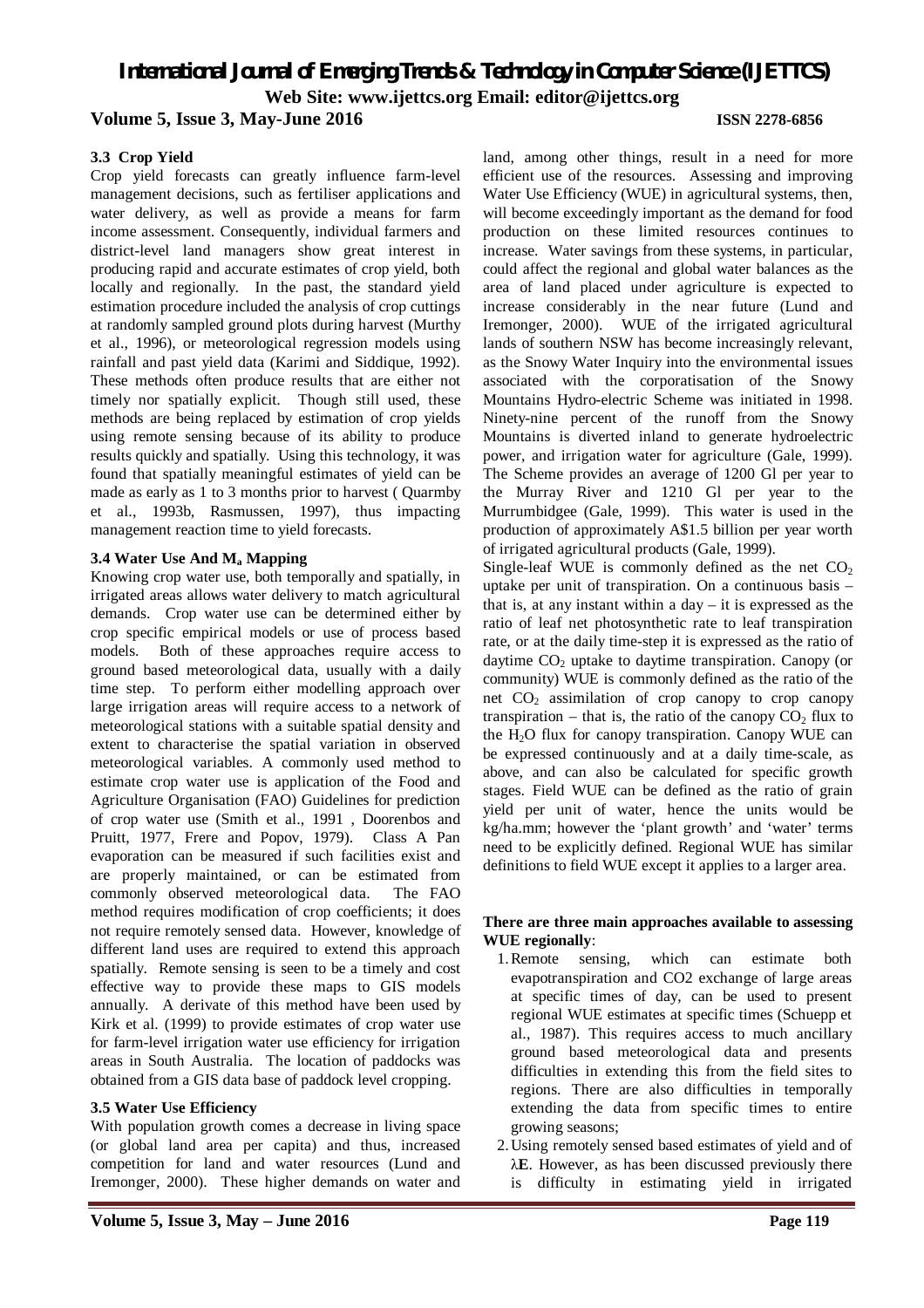### **Volume 5, Issue 3, May-June 2016 ISSN 2278-6856**

environments where LAI is high. Methods exist for providing daily  $\lambda$ **E** maps from specific time-of-day  $T_s$ observations, however, reliable estimates of λ**E** are 1. Data availability;

difficult to obtain in highly advective irrigated agricultural environments. Taking isolated daily observations to estimate growing season λ**E** would again require access to ground based meteorological data; and

3.Regional databases of yield, precipitation, irrigation and initial soil water can be developed allowing an 'input-output' (Zoebl, 2000) definition of regional WUE (McVicar et al., 2000). 'Input' is the water available over the crop growing season and 'output' is the yield. This approach is well suited to spatial assessment of regional WUE. Coupling this approach with canopy and field-scale process understanding will allow identification of the regional data bases that are required to develop` a more process constrained regional WUE estimation.

For many of the variables that influence WUE, data are usually not regionally available, and hence they cannot be included in the development of regional WUE estimates. Factors varying both spatially and temporally include:

- 1. crop varieties, which includes plant breeding (Khush, 1987, Brennan et al., 1994, Brennan et al., 1997) and genetic modifications;
- 2.soil conditions (Christen and Skehan, 1999, So and Ringrose-Voase, 2000), including soil erosion, sodicity, salinisation, and waterlogging;
- 3. climate change (Loaiciga et al., 1996), including precipitation patterns and  $CO<sub>2</sub>$  concentration (Hunsaker et al., 2000);
- 4. agricultural practices, including the use of fertilisers (Anbumozhi et al., 1998), irrigation management (Pereira, 1999), crop rotation (So and Ringrose-Voase, 2000), planting density, and the use of mulch (Tolk et al., 1999) to reduce soil evaporation.

These interactions are complex, and largely unknown at the regional scale of southern NSW, making absolute measures of WUE difficult. The 'input-output' GIS definition of regional WUE, however, is most suited to the analysis of relative trends, both spatially and temporally. Such a GIS would rely on access to data recorded by irrigation companies and the Rice Grower's Cooperative, all who are industry participants in the CRC for sustainable rice production.

### **4. LIMITATIONS OF REMOTE SENSING IN RICE-BASED AGRICULTURE**

Remote sensing is a valuable source of data in rice-based agriculture, especially when regional-scale issues are the concern. However, there are some limitations of remote sensing regarding agricultural applications including:

- 
- 2. Length of recording period;
- 3. Limited mapping capability;
- 4. Requirement of expertise and computer facilities; and 5. Cost
- A very brief discussion of these topics follows.

#### **4.1 Data Availability**

Non-availability of remotely sensed data may be due, among other things, to rocket launch, satellite operational problems or political issues. Events such as these will continue to occur and operational systems must predetermine the influence of any data stream becoming nonavailable. Satellites have different repeat cycles (Table 1). This means that certain satellites will provide only 2 images per month, for example, whereas others can produce an image everyday. This can have considerable impact on agricultural applications since repeat cycle characteristics of satellites are one of the determinants for forecasting yield with the ∫NDVI approach, for example. Also, these high repeat cycle platforms usually have lower spatial resolution, impacting the appropriateness of its data to fine-scale applications. Another major cause of optical data unavailability is cloud coverage.

This could be problematic when timing of image acquisition is critical as in crop identification. This may be avoided by using either microwave or airborne remote sensing. However, processing of these data can be a problem due to the scientific expertise needed for analysis of microwave data and the data management associated with large area airborne acquisitions.

#### **4.2 Length Of Recording Period**

The period over which remotely sensed data are available has little impact on agricultural applications. Most agricultural research and management is interested in current or future concerns. However, for the few agricultural projects dealing with historical context, the recording period could be restricting. Remote sensing, unlike meteorological data, has not been recorded for a century. The longest time series currently available of free to ground remotely sensed data covering Australia at monthly time steps is AVHRR at 15 years. LANDSAT data has been recorded since 1972, but can be quite expensive when acquiring a long time series

#### **4.3 Limited Mapping Capability**

The limited capability of remote sensing to map certain agricultural variables has been discussed in detail in section 3. Specifically, remote sensing is limited to mapping single crops to slightly higher than 90% accuracy when multi-date, multi-sensor, or GIS data is also used. Remote sensing alone, however, is more limited at discrimination of multiple crops to this level of accuracy. Yield predictions are also limited from remotely sensed data because of the saturation problem discussed in section 3.3. Remote sensing is also often unable to detect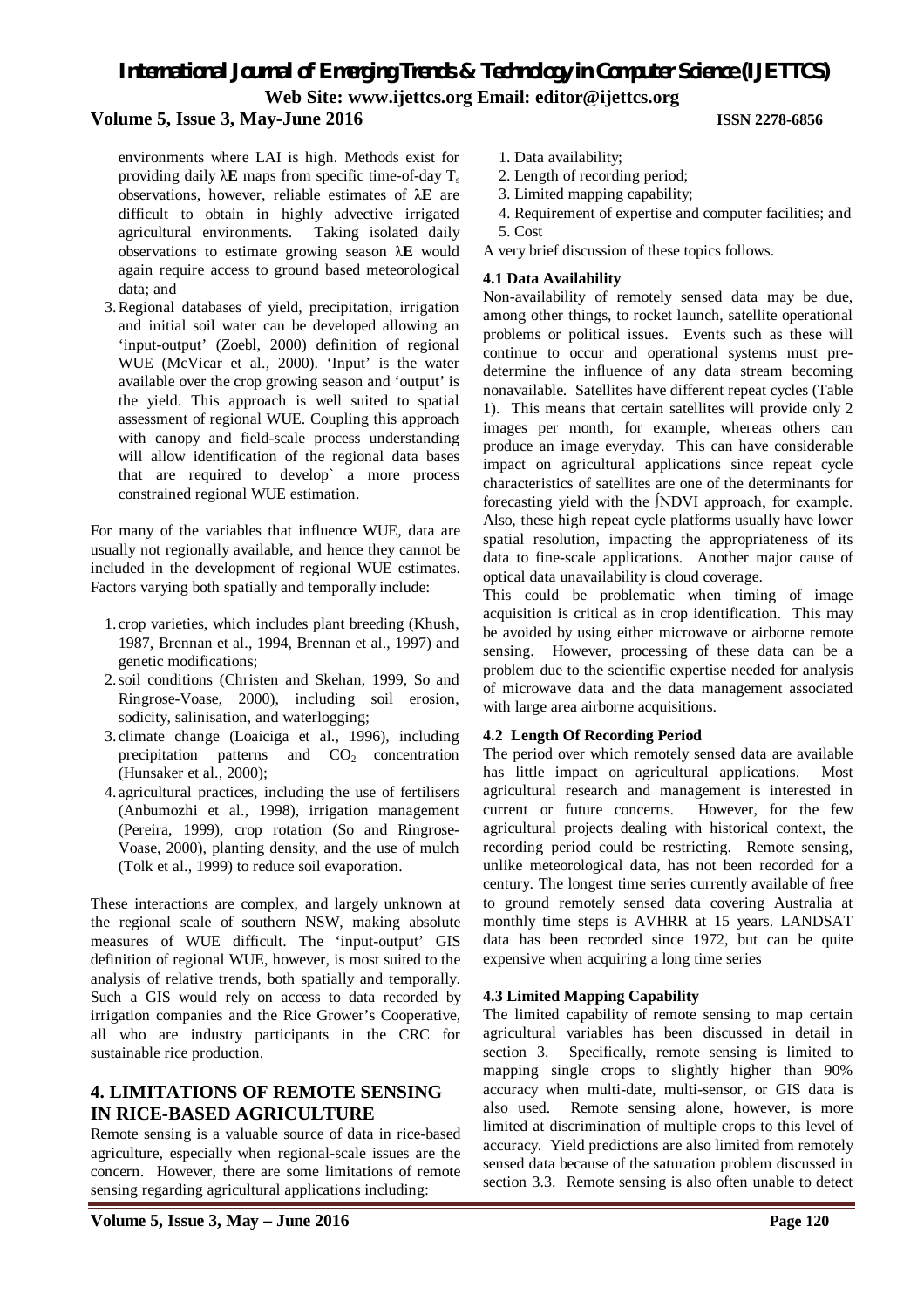**Volume 5, Issue 3, May-June 2016 ISSN 2278-6856**

direct sources of crop damage (section 3.4). These limitations may decrease in the future as spatial and spectral resolutions, and repeat cycles increase. However, the resolutions needed for this type of detection will probably not be available for some time. Finally, although remote sensing from satellites has high potential for providing spatially variable data needed for precision agriculture, the limitations of fixed spectral bands, too coarse spatial resolutions, inadequate repeat cycles, and long delivery times (Moran et al., 1997) make it non operational at this time.

#### **4.4 Requirement Of Expertise And Computer Facilities**

Agricultural research with remote sensing requires a moderate level of expertise and computing support. The processing of remotely sensed data requires an investment in training of personnel as well as adequate computers and data storage. Computer hardware and software are important, but perhaps more important is mindware to ensure the correct use of remote sensing to assist in the decision making process.

#### **4.5 Cost**

Cost of remote sensing projects can be prohibitive, especially when fine detail is needed over large areas. However, this depends on the application and the appropriate remote sensing platform. Much agricultural research has been accomplished with free NOAA AVHRR data. Yet, AVHRR data is not appropriate for many applications. With the launch of the TERRA satellite in 1999, came a new era in remote sensing: no cost moderate to fine resolution data. The spatial resolution of the ASTER and MODIS sensors is appropriate for many different agricultural applications. However, some remote sensing data is currently expensive for large areas of land (e.g.,  $1,000 \text{ km}^2$ ), including very high spatial resolution data (e.g., IKONOS or airborne systems), and hyperspectral data. The cost estimates for specified common commercially available remotely sensed data is summarized in Table 2 by each irrigation area in southern NSW. These estimates are intended to give potential users of remotely sensed data a general idea of the costs involved, and by no means are meant as a precise cost. Values in this table are most useful when viewed in the relative context of prices by sensor and by irrigation area. Figure 5 provides the spatial context of the extent of two popular sensors ((E)TM and SPOT) for the study site.

## **5. WATER SAVING PRACTICES**

#### **5.1 Strategies For Water Saving**

Water saving practices, which require greater water control is associated with improving agronomic practices and the use efficiency of other inputs. Available strategies include developing improved varieties, improving agronomic management, changing the crop planting date, reducing water use for land preparation, changing rice planting practices with wet or dry seeding, reducing water use during crop growth through intermittent flooding, maintaining the soil in sub-saturated condition, alternate drying and wetting, optimum use of rainfall, supplementary irrigation of rain-fed low-land rice, water distribution strategies, water reuse or recycling and conjunctive use and alternative methods to flooding for growing irrigated rice under aerobic conditions.

High rice yield are obtained with good on-farm water management. Many researchers reported that continuous submergence with 5 to 7 cm of water is probably best for irrigated rice considering all factors. Submergence allows better weed control, higher efficiency of fertilizer use, and better insect and weed control with granular chemicals. Research has shown no difference in yield of rice grown at saturated soil condition with minimum water use but weed control is expected to be more costly. Other researchers found optimum rice growth and production at 9 cm of ponded water depth. High values of water productivity were also found at this depth under different water regimes and fertigation levels. High water levels are required after transplanting for recovery and rooting stage and booting stage up to flowering stage. Low depths are required for tillering, panicle development and milk stage. Higher yielding areas are associated with mid-range ECad, medium ECas, low Db, high clay and low sand. Low yielding areas are associated with low ECad, low ECas, high Db, medium clay, medium sand vigorous tillering. Mid-season drainage is important to cut-off the supply of ammonia-N to secure desirable plant characteristics, viz. short and erect upper 3 leaves, including flag leaf, and short lower inter-node to prevent lodging, to induce favourable ear (panicle) formation conditions, and to supply soils with oxygen to ensure healthy root growth. Mid-season drainage removes hydrogen sulphide and other harmful substances, which are produced by microbial action under reductive conditions of submergence. Water (5 cm) is needed at milk stage for translocation of nutrients stored in plant body to ear or panicle for healthy development of developing grain or spikelet.

#### **5.2 Water-Efficient Irrigation Regimes To Increase Water Productivity**

The shortage of water resources became an important problem and many

water efficient irrigation regimes for rice have been tested, advanced, applied

Based on the results of experiment and the experience of spread of these new irrigation regimes, the following conclusions were drawn by the author:

• Three essential water efficient irrigation regimes (WEI) for rice which include the regimes of combining shallow water depth with wetting and drying (SWD), alternate wetting and drying (AWD) and semi—dry cultivation (SDC), have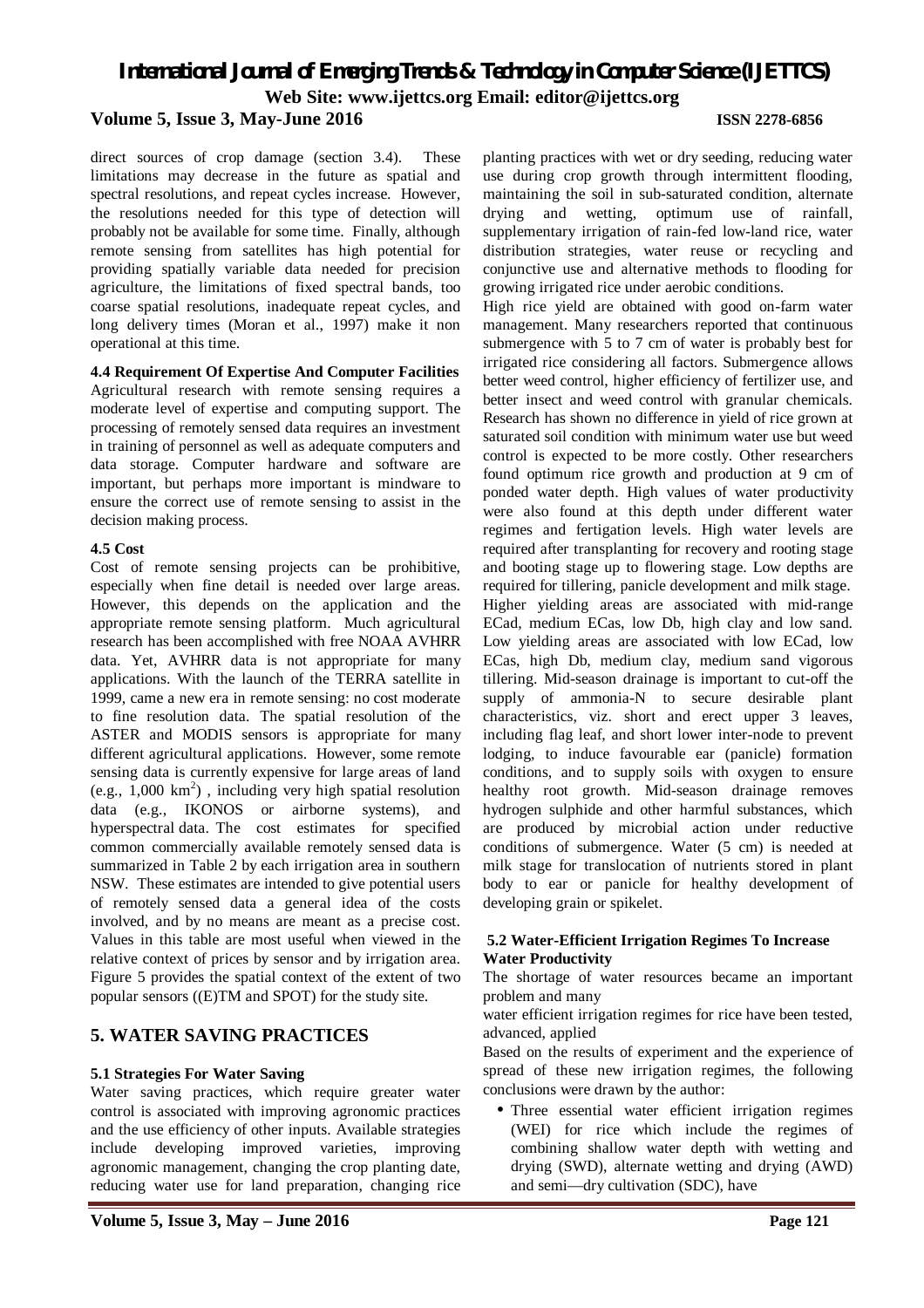### **Volume 5, Issue 3, May-June 2016 ISSN 2278-6856**

- been adopted in the different rice growing
- In comparison to the traditional irrigation regime (TRI), rice yield can be increased slightly, water consumption and irrigation water use of paddy field can be decreased greatly and the water productivity of paddy field can be increased remarkably underthe WEI.
- The main causes of decrease of water consumption and irrigation water use are the decrease of the percolation rate in paddy field and increase in the utilization of rainfall.
- A positive environmental impact is obtained by adopting WEI, the main cause of getting bumper yields were that the ecological environment under WEI is more favourable for the growth and development of rice than that under TRI.
- For avoiding the decrease of yield under WEI, some measures, as timely irrigation, coordinating irrigation with fertilization and weed control must be used since shortage of water resources.

#### **5.3 Distribution Variability Of Effective Rainfall**

With global warming and climate change, greater competition is expected among water users, and paddy irrigation may be sacrificed during water shortage in dry months favouring domestic and industrial users. However, rice granaries practicing multiple cropping have yet to improve on the use of "effective rainfall". Currently, the measurement of rain falling in a rice growing area is based solely on the available rain gauge network. These gauges are located at convenient locations which may not be representative of the whole rice growing area. Hence, under- or over-estimation of rainfall distribution and runoff occurs and consequently affects the management of floods during rainy seasons or base flow for irrigation during dry seasons. Therefore, better estimates of mean areal rainfall are needed as contribution of effective rainfall in the water balance during the irrigation season.

#### **5.4 Dynamic Linkage Between Model And GIS**

The GIS of the Patna canal system and the rice water balance model were dynamically linked for real time application in any season. This linkage allows:

- (i) Selection of the distributary of interest on screen to identify the corresponding weather station and soil data files.
- (ii) Running the rice field water balance model for each transplanting date in real time up to current date in any year, after entering the current date in response to screen queries.
- (iii) Preparing a report of the current water status in rice fields in the command area of the distributary transplanted on different dates.
- (iv) Preparing a water indent for the irrigation requirements at the head of the distributary for the

next irrigation cycle, after accounting for weather forecasts and conveyance losses.

- (v) Proceed to next distributary.
	- Steps (i) to (v) are carried out sequentially and on-line within the GIS environment. The user need not at any stage come out of the GIS environment. For steps (i) to (iv), the complete sequence is run for each distributary with actual rainfall data up to the current date and withthe forecast data of daily rainfall for the next 14 days of the irrigation cycle. At the end of this cycle, which is also the beginning of the next cycle, the actual rainfall data for this period would be available. Before the irrigation indents are prepared for the next cycle, the actual rainfall data of the previous cycle are used to assess the water status at the beginning of the cycle, and the entire sequence is repeated. For this reason, the model needs to be run twice for any irrigation cycle – first with forecast rainfall for the current cycle and then with the actual rainfall in this cycle, when the irrigation cycle advances to the next.

### **6. CONCLUSION**

Remote sensing is a valuable source of data that can provide a synoptic perspective critical for understanding biophysical relationships at a regional scale. Because of this, remote sensing has been a popular tool readily accepted into agricultural research and management. Since the launch of LANDSAT-1 in 1972, scientists and managers have been using remote sensing for crop identification, area measurements, yield prediction, and crop damage assessment. More recently, remote sensing has been seen as a source of spatial data for precision agriculture, although currently these systems are not widely operational. Remote sensing along with climate data and GIS technology can also be used for modelling **E**  and  $m_a$  for regional analyses of water use efficiency. As fine to moderate remotely sensed data is now available free of cost, the use of remote sensing in agricultural management is more appealing than ever. The current availability of very fine spatial resolution data as well as the anticipation of hyperspectral data also broadens the scope of remote sensing and its usefulness regarding agricultural management. Water savings can be obtained by practicing precision farming of rice in lowland paddy fields. However a rapid assessment of the paddy soil variability needs to be determined, for example through mapping of the bulk electrical conductivity (ECa) of the paddy fields, so that variable treatments of the management zones can be adopted to save the precious resources. ET monitoring is necessary to determine the required amount of water at each crop growth stage, and the rainfall distribution pattern in the irrigation scheme should be considered to make better use of effective rainfall with respect to the stage of crop development.

Area measurement of crops from remote sensing is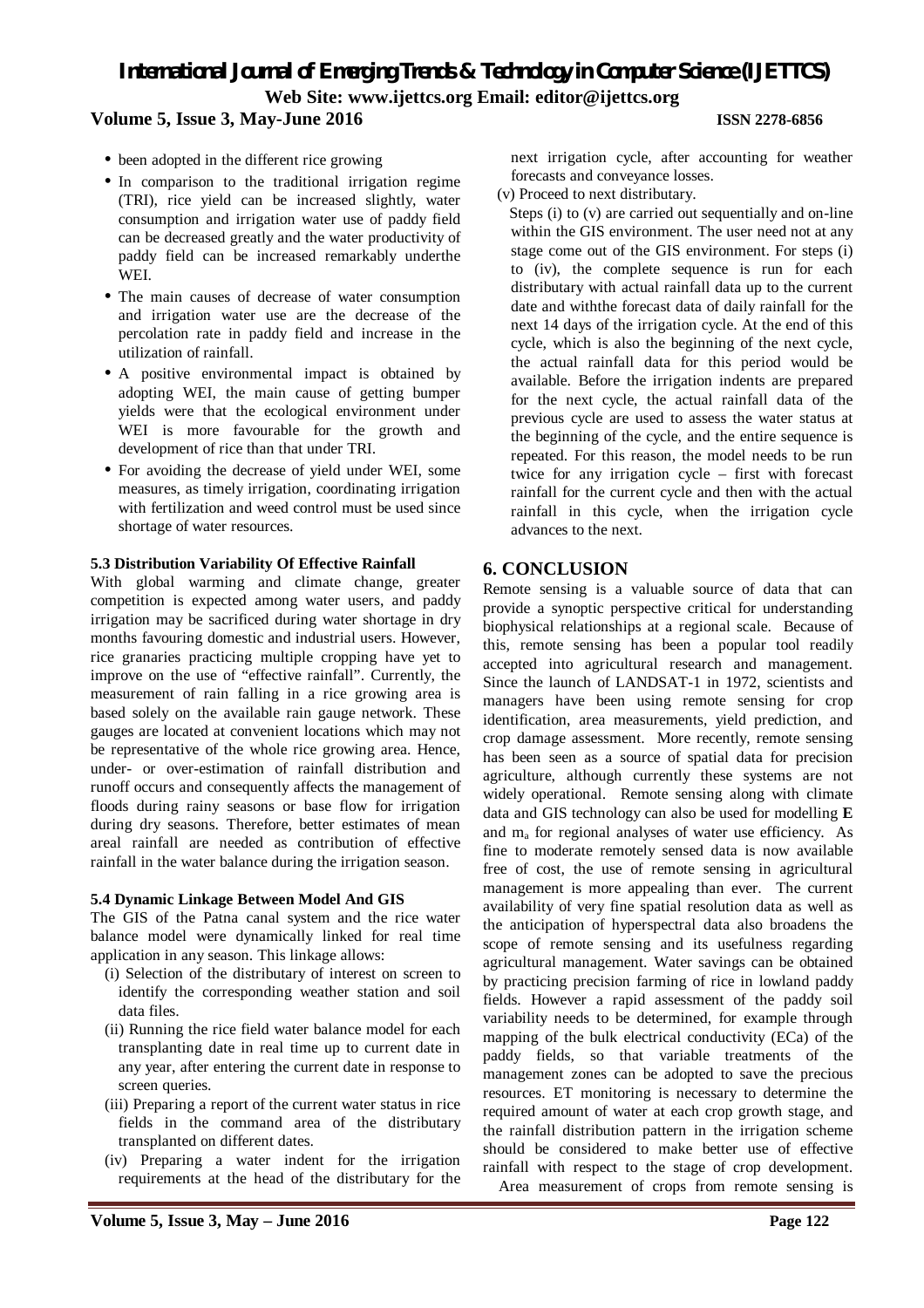#### **Volume 5, Issue 3, May-June 2016 ISSN 2278-6856**

largely straightforward. However, positional accuracy and pixel size can both affect the results attained in this procedure. The scale of the remote sensing data, therefore, should be appropriate for the level of accuracy desired. This means that clear management objectives should be outlined prior to areal measurements. Individual areal measurements may vary more widely and be less accurate than summed (overall) measurements because errors of underestimation are offset by errors of overestimation when a number of areas are added together.

#### **References**

- [1] J.S Bailey, K.Wang,, C.Jordan, and A.Higgins (2001). Use of precision agriculture technology to investigate spatial variability in nitrogen yields in cut grassland. Chemosphere **42,** 131-140.
- [2] P.M.Barbosa, M.A.Casterad and J.Herrero, (1996). Performance of several Landsat 5 Thematic Mapper (TM) image classification methods for crop extent estimates in an irrigation district. International Journal of Remote Sensing **17,** 3665-3674.
- [3] F.Baret. and G.Guyot (1991). Potentials and limits of vegetation indices for LAI and APAR assessment. Remote Sensing of Environment **35,** 161-173.
- [4] H.D Barrs and S.A. Prathapar, (1994). An inexpensive and effective basis for monitoring rice areas using GIS and remote sensing. Australian Journal of Experimental Agriculture **34,** 1079-1083.
- [5] H.D.Barrs, and S.A Prathapar, (1996). Use of satellite remote sensing to estimate summer crop areas in the Coleambally Irrigation Area, NSW. CSIRO, Division of Water Resources Consultancy Report 96/17, pp. 35.
- [6] L.Bechini,, G.Ducco, M.Donatelli, and A.Stein, (2000). Modelling, interpolation and stochastic simulation in space and time of global solar radiation. Agriculture, Ecosystems and Environment **81,** 29-42.
- [7] R.Benedetti, and S.Rossini,(1993). On the use of NDVI profiles as a tool for agricultural statistics: the case study of wheat yield estimate and forecast in Emilia Romagna. Remote Sensing of Environment **45,** 311-326.
- [8] W.J.P Bosma, M.P.J.C Marinussen, and van der Zee, S. E. A. T. M. (1994). Simulation and areal interpolation of reactive solute transport. Geoderma **62,** 217-231.
- [9] T.Subramani, K.Babu ,A Study On Agricultural Drainage Systems , International Journal of Application or Innovation in Engineering & Management (IJAIEM) , Volume 4, Issue 5, May 2015 , pp. 304-312 , 2015
- [10]T.Subramani, D.John Prabakaran ,Uniformity Studies And Performance Of Sprinkler And Drip Irrigation , International Journal of Application or Innovation in

Engineering & Management (IJAIEM) , Volume 4, Issue 5 , pp. 284-293 , 2015

- [11]T.Subramani, P.Malathi ,Drainage And Irrigation Management System For Salem Dist Tamilnadu Using GIS , International Journal of Application or Innovation in Engineering & Management (IJAIEM) , Volume 4, Issue 5, pp. 199-210 , 2015
- [12]T.Subramani, Identification Of Ground Water Potential Zone By Using GIS, International Journal of Applied Engineering Research (IJAER), Volume 10, Number 38, Special Issues, pp.28134-28138, 2015
- [13]T.Subramani, C.T.Sivakumar, C.Kathirvel, S.Seka, Identification Of Ground Water Potential Zones In Tamil Nadu By Remote Sensing And GIS Technique International Journal of Engineering Research and Applications , Vol. 4 , Issue 12(Version 3), pp.127- 138, 2014.
- [14]T.Subramani, S.Badrinarayanan, K.Prasath, S.Sridhar, Performanance Evaluation of the Cauvery Irrigation System, India Using Remote Sensing and Gis Technology, International Journal of Engineering Research and Applications, Vol. 4, Issue 6( Version 2), pp.191-197, 2014.
- [15]T.Subramani, M.Chandrasekaran, Saline Ground Water and Irrigation Water on Root Zone Salinity, International Journal of Engineering Research and Applications,Vol. 4, Issue 6( Version 2), pp.173-179, 2014.
- [16]T.Subramani, T.Manikandan, Analysis Of Urban Growth And Its Impact On Groundwater Tanneries By Using Gis, International Journal of Engineering Research and Applications, Vol. 4, Issue 6( Version 2), pp.274-282, 2014.
- [17]T.Subramani, P.Malathi , " Land Slides Hazardous Zones By Using Remote Sensing And GIS" , International Journal of Application or Innovation in Engineering & Management (IJAIEM) , Volume 4, Issue 5, pp. 211-222 , 2015
- [18]T.Subramani,"Identification Of Ground Water Potential Zone By Using GIS", International Journal of Applied Engineering Research (IJAER), Volume 10, Number 38, Special Issues, pp.28134-28138, 2015
- [19]T.Subramani, P.Krishnamurthi, "Geostatical Modelling For Ground Water Pollution in Salem by Using GIS", International Journal of Engineering Research and Applications ,Vol. 4, Issue 6( Version 2), pp.165-172, 2014.

#### **AUTHORS**



**Prof. Dr.T.Subramani** Working as a Professor and Dean of Civil Engineering in VMKV Engg. College, Vinayaka Missions University, Salem, Tamilnadu, India. Having more than 25 years of Teaching experience in Various